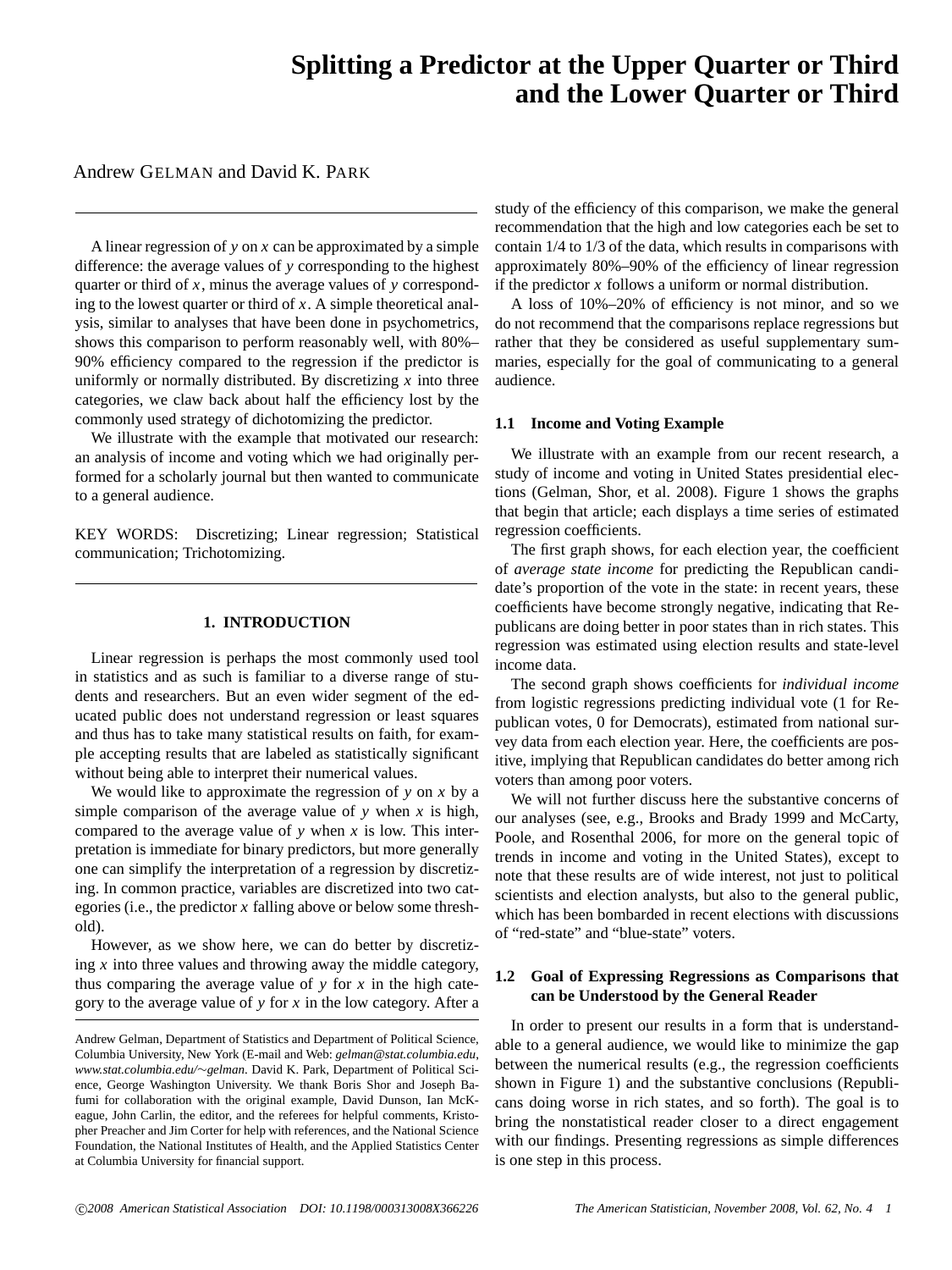

Figure 1. Left plot: Coefficients ( $\pm 1$  standard error) for average state income in a regression predicting Republican vote share by state in a series of U.S. presidential elections. The model was fit separately for each election year. The negative coefficients in recent years indicate that richer *states* now tend to support the Democrats. Right plot: Coefficients for income in logistic regressions of Republican vote, fit to individual survey data from each election year. The positive coefficients indicate that richer *voters* continue to support the Republicans. These plots are clear to statistically sophisticated readers, but we would like more transparent data summaries for a general audience.

Statisticians have come up with methods of summarizing logistic regressions and other nonlinear models using predictive comparisons (see Gelman and Pardoe 2007), but even these summaries require an understanding of regression which is beyond many educated laypersons. For example, taking the difference between expected values of the outcome when a predictor is set to prechosen high or low values requires understanding the regression model itself. Correlations are another simple summary but, again, are not readily interpretable to the general reader.

At the other extreme, simple data summaries can be appealing—it is common to present electoral results as colored maps—but such displays are not structured enough for us, as they are awkward for understanding the relation between two variables (such as income and voting, in our example). Scatterplots are a good way of displaying the relation between variables, but it is also important to have numerical summaries, both for their own sake and for comparisons such as the time series in Figure 1.

#### **1.3 Earlier Work**

Our mathematical results are not new; similar calculations have been performed by psychometricians to address the question of designing a study that will be summarized by a difference; see Kelley (1928, 1939), Cureton (1957), Feldt (1961), D'Agostino and Cureton (1975), Fowler (1992), and Preacher et al. (2005). The question of optimal selection of upper and lower ranges for comparison has also been formulated in the statistical literature with the goal of simpler computation (Mosteller 1946) and in biostatistics with the goal of efficiently discretizing data (see Cox 1957 and Morgan and Elashoff 1986). Our contribution is to frame the question as one of providing an understandable summary with minimal loss of efficiency, and to construct a simulation-based method for finding an optimal solution. We also hope that this article will motivate social scientists to consider discretization into three categories instead of simple binary divisions.

#### **2. METHOD**

# **2.1 Replacing a Regression Slope by a Simple Comparison of Average Values of** *y* **in the Upper and Lower Quantiles of** *x*

Consider a linear regression of *y* on *x* based on *n* data points, where the regression model is assumed to be true; thus,  $y_i$  =  $\alpha + \beta x_i$  + error<sub>i</sub>, with errors that are normally distributed with equal variance and are independent of the predictor *x*. We shall compare the least-squares estimate  $\beta$  to a simple difference of the mean of data values *y* in the upper and lower quantiles of *x*.

More precisely, given a fraction *f* of data to be kept in the upper and lower range of *x*, we set thresholds  $x^{\text{lower}}$  and  $x^{\text{upper}}$ to be the  $(fn)$ th and  $((1-f)n + 1)$ th order statistics of *x* in the data, respectively. The fraction *f* must be greater than 0 (so that at least some data are kept) and not exceed 0.5 (at which point we would be comparing the average values of *y* corresponding to the upper and lower half of  $x$ ). We discretize the predictor based on the selected order statistics:

$$
z = \begin{cases}\n-0.5 & \text{if } x \leq x^{\text{lower}} \\
0 & \text{if } x^{\text{lower}} < x < x^{\text{upper}} \\
0.5 & \text{if } x \geq x^{\text{upper}}.\n\end{cases} \tag{1}
$$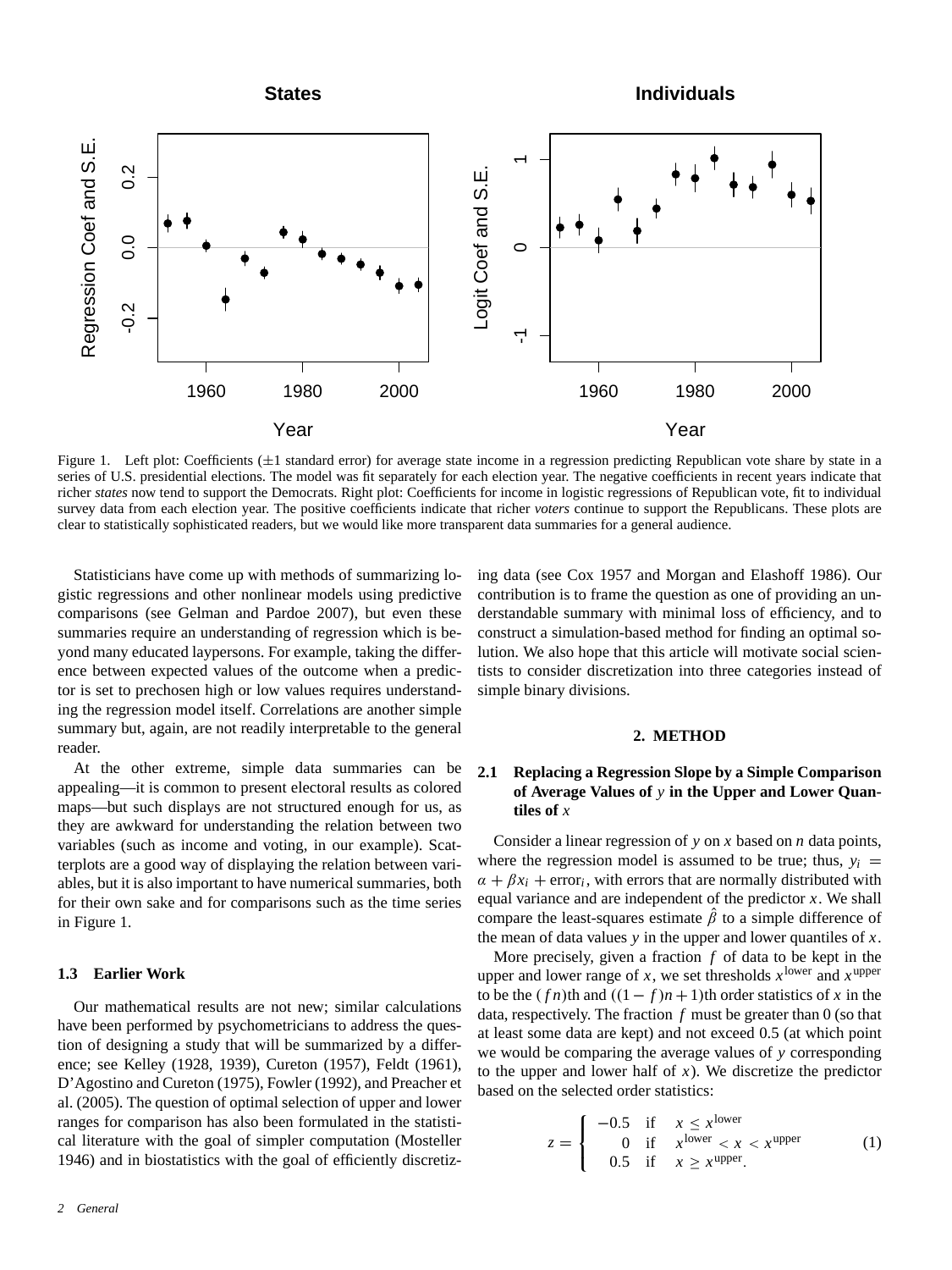We then summarize the linear relation of *y* given *x* by

simple comparison: 
$$
\bar{y}_{z=0.5} - \bar{y}_{z=-0.5}
$$
  
=  $\frac{1}{fn} \left( \sum_{i: z_i=0.5} y_i - \sum_{i: z_i=-0.5} y_i \right)$  (2)

in place of the estimated regression slope.

This comparison and the regression slope are not on the same scale, however, and so in comparing efficiencies we shall consider the ratio,

$$
\hat{\beta}^{\text{simple}} = \frac{\bar{y}_{z=0.5} - \bar{y}_{z=-0.5}}{\bar{x}_{z=0.5} - \bar{x}_{z=-0.5}} = \frac{\sum_{i: z_i=0.5} y_i - \sum_{i: z_i=-0.5} y_i}{\sum_{i: z_i=0.5} x_i - \sum_{i: z_i=-0.5} x_i}
$$
\n(3)

and compare this to the least-squares estimate. Both the comparison (2) and the ratio (3) depend through (1) on  $x^{\text{lower}}$  and  $x^{\text{upper}}$ , which themselves are functions of the fraction  $f$  of data kept in the upper and lower ranges of the data. Thus, we can determine the variance of the estimate  $\hat{\beta}^{\text{simple}}$  as a function of *f* and optimize it (under various assumptions).

## **2.2 Identifying the Estimated Linear Regression Slope as a Weighted Average of all Paired Comparisons**

Before getting to our main findings, we recall a simple algebraic identity that expresses the least-squares regression of *y* on *x* as a weighted average of all pairwise comparisons:

$$
\hat{\beta}^{\text{ls}} = \frac{\sum_{i} (y_i - \bar{y})(x_i - \bar{x})}{\sum_{i} (x_i - \bar{x})^2}
$$

$$
= \frac{\sum_{i,j} (y_i - y_j)(x_i - x_j)}{\sum_{i,j} (x_i - x_j)^2}
$$

$$
= \frac{\sum_{i,j} \frac{y_i - y_j}{x_i - x_j}(x_i - x_j)^2}{\sum_{i,j} (x_i - x_j)^2}.
$$

The estimated slope is thus equivalent to a weighted average of difference ratios,  $\frac{y_i - y_j}{x_i - x_j}$ , with each ratio weighted by  $(x_i$  $x_i$ )<sup>2</sup>. This makes sense since the variance of a difference ratio is proportional to the squared difference of the predictors.

We shall not directly use this formula in our analysis, but it is a helpful starting point in reminding us that regressions can already be expressed as comparisons. Our goal here is to come up with a simpler and easier-to-understand difference of means which is still a reasonable approximation to the above expression.

# **2.3 Theoretical Derivation of Optimal Fraction of Data to Keep**

We shall work out the asymptotic variance of  $\hat{\beta}^{\text{simple}}$  in (3) and check the results using simulations. Asymptotic results are fine here since we would not expect to be using this procedure with very small sample sizes. (For example, if  $n = 7$ , we would just display the regression along with all seven data points, if necessary. There would not be much of a point to comparing, for example, the mean of the values of *y* corresponding to the

highest two values of *x* to the mean of the values of *y* corresponding to the lowest two values of *y*.)

The asymptotic variance of (3) is easily worked out using standard sampling-theory formulas for the variance of a ratio estimate (see, e.g., Lohr 1999):

$$
var(\hat{\beta}^{simple}) = \frac{\sigma^2}{n}
$$
  
\n
$$
\times \frac{Pr(x \ge x^{upper}) + Pr(x \le x^{lower})}{(E(x|x \ge x^{upper})Pr(x \ge x^{upper}) - E(x|x \le x^{lower})Pr(x \le x^{lower}))^2}
$$
  
\n
$$
= \frac{\sigma^2}{n} \frac{2}{(E(x|x \ge x^{upper}) - E(x|x \le x^{lower}))^2 f},
$$
\n(4)

where *f* is the fraction of data kept at each extreme, and  $\sigma^2$  is the residual variance of the regression of *y* on *x*. By comparison, the least-squares estimate has sampling variance

$$
\text{var}(\hat{\beta}^{\text{ls}}) = \frac{\sigma^2}{n} \frac{1}{\text{var}(x)}.\tag{5}
$$

The ratio of (5) to (4) is the efficiency of the simple comparison.

We shall determine the optimal fraction *f* by minimizing (4) for any particular distribution  $p(x)$ . It is most convenient to find the minimum by differentiating the logarithm of the variance:

$$
\log \operatorname{var}(\hat{\beta}^{\text{simple}}) = \log(2\sigma^2/n)
$$

$$
- \log f + 2 \log \left( \int_{x^{\text{upper}}}^{\infty} x p(x) dx - \int_{-\infty}^{x^{\text{lower}}} x p(x) dx \right).
$$

Differentiating with respect to *f* yields,

$$
\frac{d}{df} \log \operatorname{var}(\hat{\beta}^{\text{simple}}) = -\frac{1}{f}
$$

$$
+\frac{2}{f} \frac{x^{\text{upper}} - x^{\text{lower}}}{E(x|x \geq x^{\text{upper}}) - E(x|x \leq x^{\text{lower}})}.
$$
(6)

Here we have used the chain rule when differentiating with respect to  $x^{upper}$  and  $x^{lower}$ , plugging in  $df/d(x^{upper})$  =  $-p(x^{upper})$  and  $df/d(x^{lower}) = p(x^{lower})$ .

Finally, setting the derivative (6) to zero and rearranging terms yields,

at optimum 
$$
f
$$
: 
$$
\frac{E(x|x \ge x^{\text{upper}}) - E(x|x \le x^{\text{lower}})}{2(x^{\text{upper}} - x^{\text{lower}})} = 1. (7)
$$

## **2.4 Computation of the Optimum**

For any specific model, we can numerically solve (7) and thus compute the optimal *f* via simulation:

- 1. Simulate some large even number *m* (e.g., 10,000) random draws from  $p(x)$ . Order these simulations from lowest to highest:  $x_{(1)}, x_{(2)}, \ldots, x_{(m)}$ .
- 2. For each  $f = \frac{1}{m}, \frac{2}{m}, \ldots, \frac{m/2-1}{m}, \frac{1}{2}$ , define lower = *fm* and upper  $= (1 - f)m + 1$  and then approximate the left side of (7) by

$$
\frac{\frac{1}{fm}\sum_{i=\text{upper}}^m x_{(i)} - \frac{1}{fm}\sum_{i=1}^{\text{lower}} x_{(i)}}{2(x_{(\text{upper})} - x_{(\text{lower})})}.
$$
(8)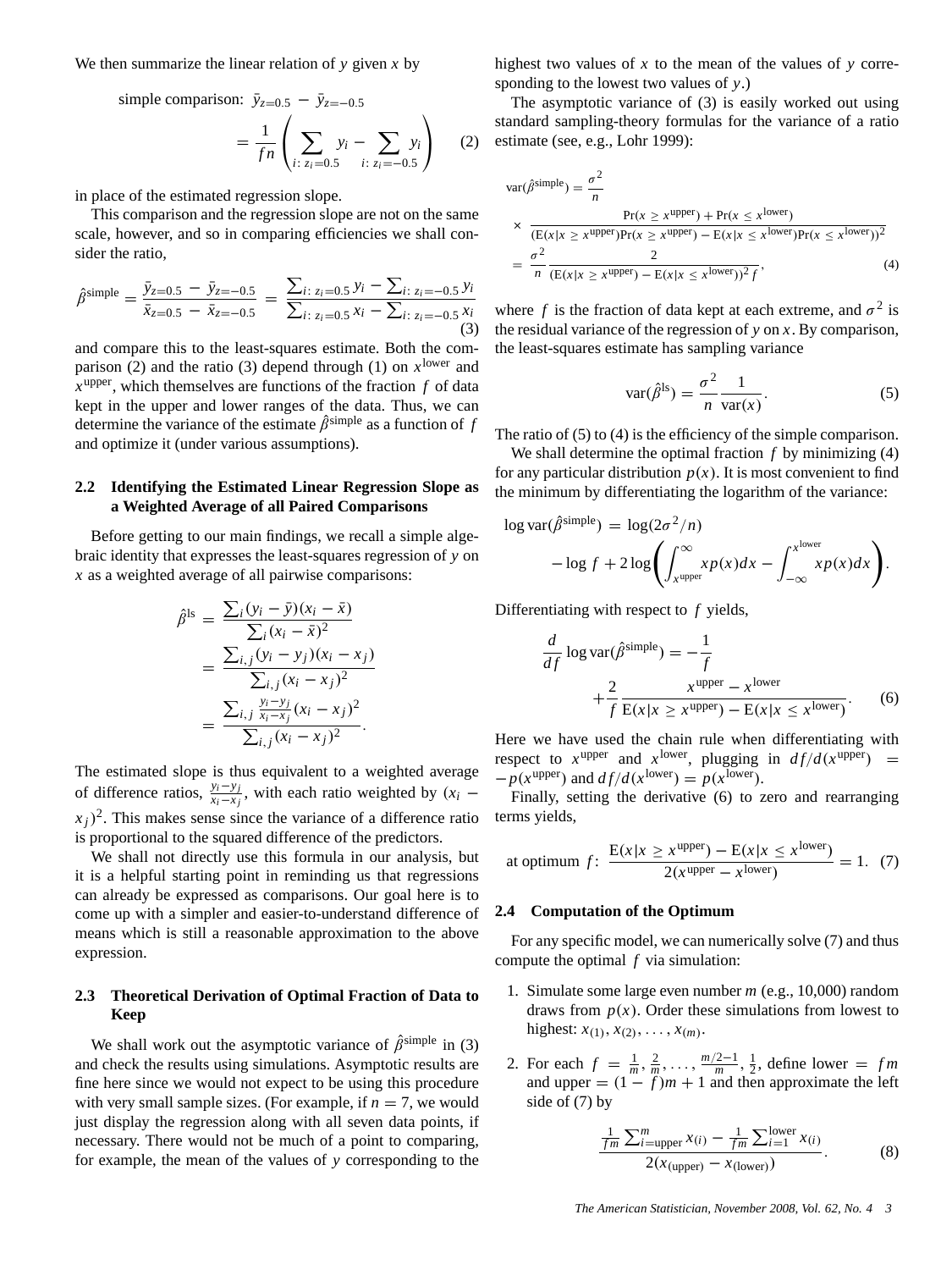

Figure 2. Results of computing the optimal fraction  $f$  for the uniform and normal distributions. For each model, we simulated  $m = 10,000$ random draws and then, for each *f* between 0 and 1/2, computed the difference in order statistics  $x_{\text{(upper)}} - x_{\text{(lower)}}$  and the difference in expectations  $E(x|x \ge x_{\text{(upper)}}) - E(x|x \le x_{\text{(lower)}})$  as in (8). For each model, the horizontal line shows where the ratio of these equals 2, which comes at  $f = 0.33$  when *x* is uniformly distributed and  $f = 0.27$  when *x* is normally distributed.

3. The above expression should be less than 1 for small values of *f* and greater than 1 for large values of *f* . Compute the optimal *f* as that where the ratio (8) is closest to 1.

Figure 2 illustrates the simulation-based optimization for the uniform distribution, for which the optimal fraction *f* is 1/3 (easily derived analytically) and the normal, whose optimal fraction is 0.27. As illustrated by these graphs, the curve of  $E(x|x \geq x_{\text{(upper)}}) - E(x|x \leq x_{\text{(lower)}}) - 2(x_{\text{(upper)}} - x_{\text{(lower)}})$  will always cross zero, since this difference is negative at  $f = 0$ (where the ratio  $(8)$  is 1) and positive at  $f = 0.5$  (where  $x_{\text{(upper)}} - x_{\text{(lower)}} = 0$ . However, there can be some numerical instability for very heavy-tailed distributions, where extreme outliers can affect the calculation for small values of *f* .

#### **2.5 Results for Specific Distributions**

Having determined the optimal fraction to keep, it is helpful to simulate an example set of fake data from each of several models to see how the difference (2) compares to the regression line. The left column of Figure 3 displays a simple example for each of four models for *x*—two with short tails (the uniform and normal distributions) and two with long tails (the Laplace and *t*<sup>4</sup> distributions)—illustrating in each case the estimated regression line and the optimal comparison based on quantiles. The assumed distributions are symmetric, but data from any particular simulation will have some skewness, which is why the cutoff points for the quantiles are not exactly centered in the graphs.

The right column of Figure 3 shows the efficiencies of the comparisons under each of the assumed distributions for *x* (assuming large sample sizes, and assuming that the linear regression model is correct). For each model, we take our 10,000 simulations and compute the efficiency using the ratio of numerical estimates of (4) and (5) for each value of *f* .

These curves show that the fraction of data kept should not be too small or too large. A reasonable consensus value would appear to be  $f = 0.25$ , that is, comparing the upper and lower quartiles. However, if the distribution of the predictor is shorttailed (such as the uniform or normal), we might prefer  $f =$ 0.33, that is, comparing the upper and lower thirds of the data. Either of these simple rules would seem reasonable.

With longer-tailed distributions (such as the Laplace and the *t* with low degrees of freedom) it is optimal to keep even less at each extreme, and the observations in the tails are more informative. In such scenarios, inference will be more sensitive to the assumed linear form if the full regression model is fit.

As can be seen from the right column of Figure 3, discretizing  $x$  into three categories claws back about half the efficiency lost by dichotomizing the predictor, while retaining the simple interpretation as a high versus low comparison.

## **2.6 Discrete Predictors**

We can use our simulation results to guide summaries for discrete predictors as well. If *x* takes on three values with approximately equal numbers of cases in each, we would compare the average values of *y* in the high and low categories of *x* (thus,  $f = 0.33$ ; and if x takes on four approximately equally populated values, we would again compare the highest and lowest categories (in this case,  $f = 0.25$ ). If *x* takes on five equally populated levels, we have the choice between comparing highest and lowest ( $f = 0.2$ ), or the highest two versus the lowest two  $(f = 0.4)$ . Based on the simulations, we would probably compare highest to lowest, which also has the advantage of a simpler interpretation. If the different levels have different numbers of cases, we recommend counting how many cases are in each category and aggregating to get approximately 1/4 to 1/3 of the data in the high and low categories.

#### **2.7 Discrete Outcomes**

Logit and probit regressions can similarly be replaced by the difference of the proportion of successes in the high and low categories. This is a comparison of  $Pr(y = 1)$  or, equivalently,  $E(y)$ , so we can use the same comparison (2) as before. Compared to continuous data, binary data represent even clearer can-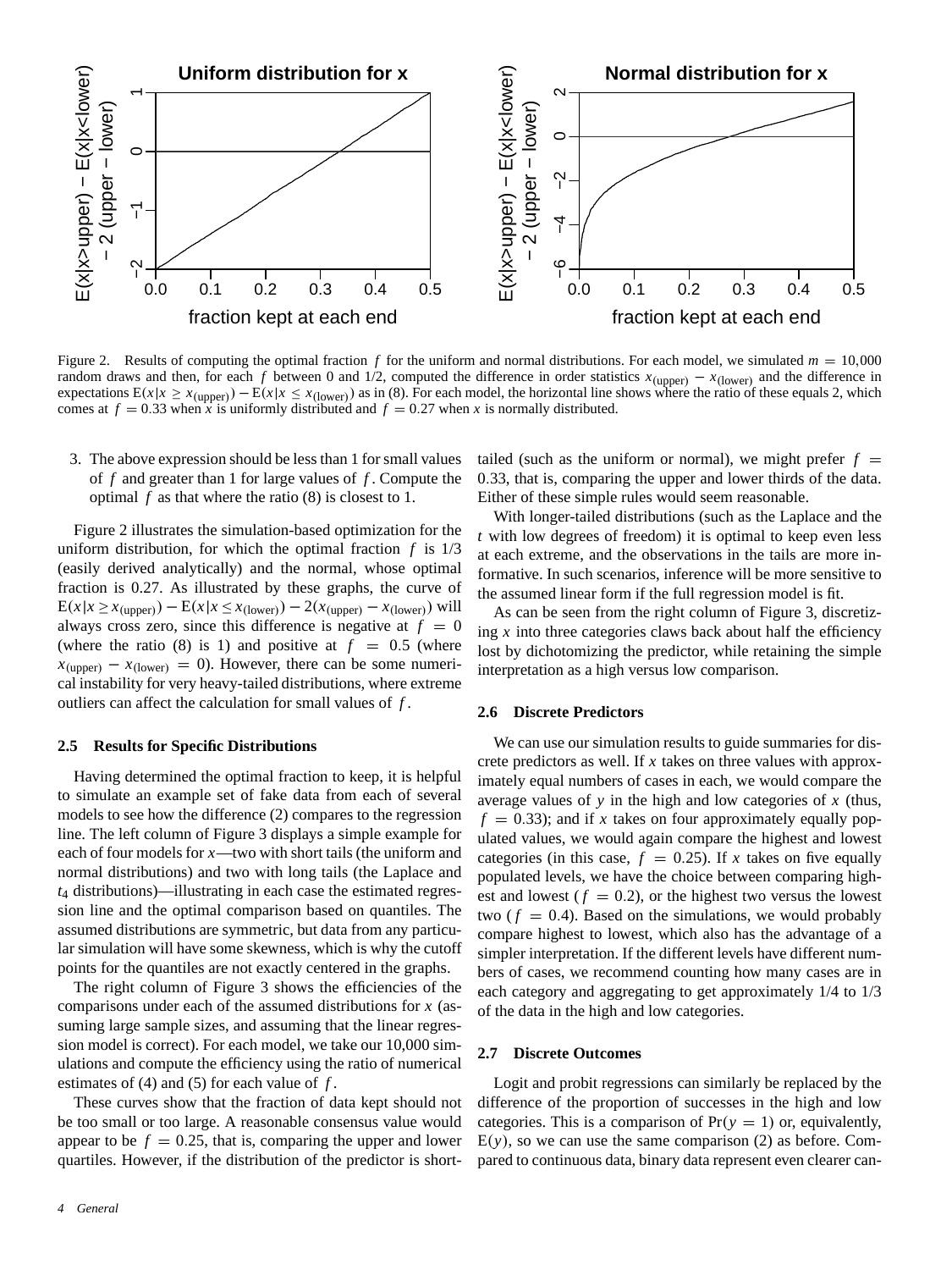

Figure 3. Left panel: Instances of simulated data from linear regression models where the predictor *x* is drawn from the uniform, normal, Laplace (folded-exponential), or  $t_4$  distribution. Fitted regression lines and the optimal comparisons are shown. Right panel: Efficiencies of comparisons (compared to linear regression), shown as a function of the fraction  $\tilde{f}$  kept at each end, so that  $f \to 0$  corresponds to comparing the most extreme quantiles, and  $f = 0.5$  corresponds to no trimming (i.e., comparing the upper half of the data to the lower half). The optimal comparisons for the four scenarios have efficiencies of 89%, 81%, 74%, and 69%, respectively, compared to linear regression. (By comparison, simply dichotomizing *x* yields efficiencies of 75%, 63%, 49%, and 52%, respectively.)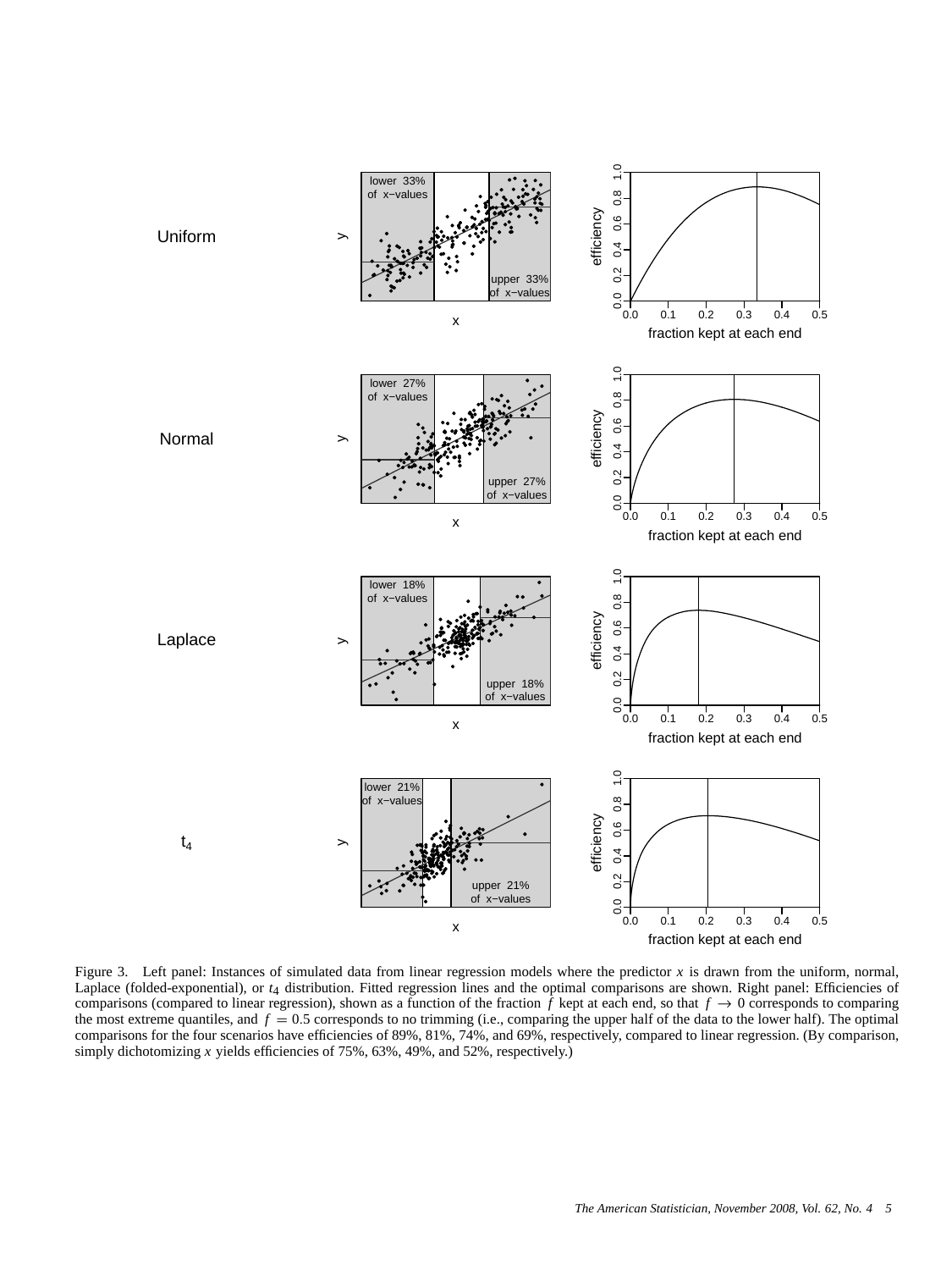didates for simple comparisons, since logit and probit coefficients are themselves difficult to interpret on the scale of the data (see, e.g., Gelman and Pardoe 2007). Because of the nonlinearity of the model, however, it is not possible to work out the relative efficiency of the simple comparison as in Section 2.3 there is not a single parameter that the difference and the regression coefficient can both be considered to be estimating. One option is to compare the difference to the corresponding predicted difference,  $E(y|x \ge x^{\text{upper}}) - E(y|x \le x^{\text{lower}})$ , with expectations evaluated under the logit or probit regression model and averaging over the empirical distribution of *x* in the data.

One could similarly summarize ordered logit or probit models by differences, but we do not generally recommend this approach when there is a risk of discarding information on nonmonotonic patterns (e.g., the frequency of a category in the middle of the scale that increases, then decreases, as a function of *x*). At some point when a model becomes complicated enough, you just have to bite the bullet and figure out how to summarize it, ideally graphically and then with numerical summaries that can be illustrated in an example graph and then be used in further comparisons.

#### **2.8 Multiple Regression**

So far we have considered regression with a single predictor. Various extensions are possible with multiple regression. With two input variables, we can simply discretize each of them into three values as in (1) and then report differences for each variable, holding the other constant. With more than two, the best choice perhaps is to discretize the inputs of interest, then run a regression and express the estimated regression coefficients as differences between the upper and lower quartiles. (This is why we set the values of *z* to 0.5 and  $-0.5$ , rather than 1 and  $-1$ , in defining the discretized variable in (1), so that a regression coefficient on *z* corresponds to a change from the lower to the upper zone. See Gelman, 2008, for more on this issue.) Variables are

often discretized before entering them into multiple regressions, so it is a small step to use three categories rather than two.

Another way to look at this is that, with a single predictor  $x$ , the simple difference (2) is also the estimated coefficient regressing *y* on the discretized predictor *z* defined in (1). Thus, if we add further predictors to the model, we can interpret the coefficient for this particular *z* as the average difference between high and low quantiles, after controlling for the other variables. Similar ideas can be applied in nonlinear regression models (see, e.g., Morgan and Elashoff 1986).

A useful point of comparison is to the common practice of dichotomizing predictors. Compared to dichotomizing, using three categories preserves more information (as shown in Section 2.5, regaining about half the information lost by dichotomizing) while preserving the simple interpretation as a comparison of high to low values. So, if regression inputs are to be discretized, we recommend three categories rather than two. Another option, as always, is to fit the full model with continuous predictors and then devote some effort into explaining the model and the coefficients.

#### **3. EXAMPLE**

## **3.1 Income and Voting**

Returning to the example of Section 1.1, we redo Figure 1, this time comparing the average proportion of Republican vote for states in the upper and lower thirds of income, then comparing the proportion of Republican voters among voters in the upper and lower thirds of income. Figure 4 shows the results: the graphs look similar to those in Figure 1, but the numbers are much more directly understood and can be explained without reference to regression, correlation, or any statistical method more complicated than averaging. We calculate standard errors here just using the simple formula for a difference in means.

In addition, the two analyses—continuous data at the state



Figure 4. Left plot: For each presidential election year, difference in Republican vote share  $(\pm 1)$  standard error), comparing states in the upper third of income to the states in the lower third. Right plot: For each year, difference in proportion of Republican vote, comparing voters in the upper third of income to voters in the lower third. Compare to Figure 1, which shows similar results using regression coefficients. The results shown here can be interpreted more directly without reference to regression models.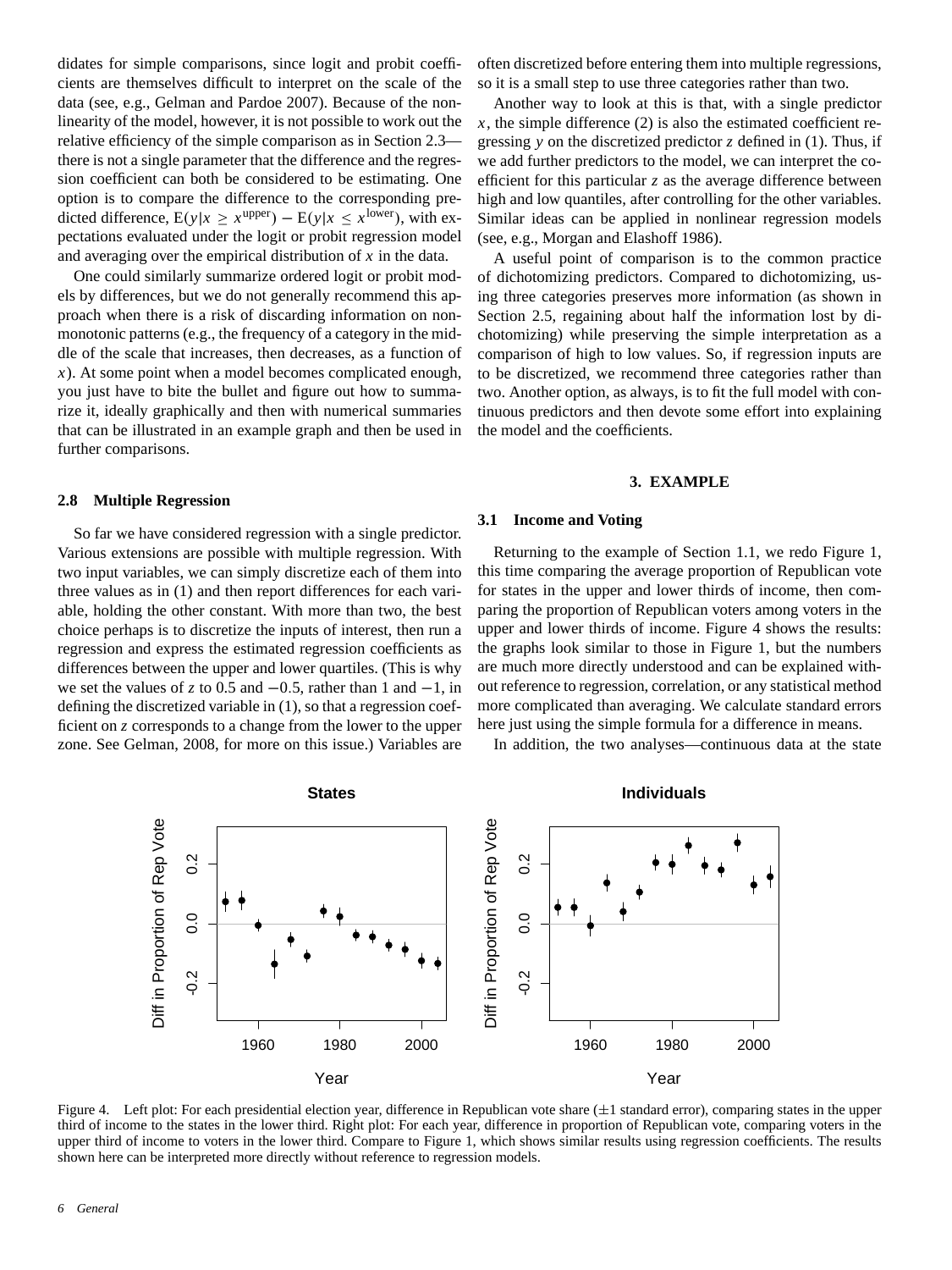

Figure 5. Coefficients of income, religious attendance, and their interaction, from a logistic regression of Republican vote preference fit to each presidential election year. Both inputs have been centered and scaled so that the main effects and interactions can all be interpreted on a common scale.

level and binary data at the individual level—can be interpreted on the common scale of vote proportions. By contrast, the linear and logistic regressions of Figure 1 are on different scales. They can be put on the same scale—quickly by dividing the logistic regression coefficients by 4, or more precisely by computing expected predictive differences—but that would represent another level of effort and explanation.

## **3.2 Income, Religious Attendance, and Voting**

We illustrate how our method can handle a second input variable by considering how religiosity as well as income predicts vote choice. The correlation of religious attendance with Republican voting in recent years is well known (see, e.g., Glaeser and Ward 2006), but it is not so well understood how this pattern interacts with income. Figure 5 shows the basic result from individual-data regressions: in recent years, the predictors have had a positive interaction—that is, religious attendance is a stronger predictor of Republican voting among higher-income Americans (and, conversely, income predicts better among religious attenders). We have also done state-level analyses but do not include them here.

In the analysis leading to Figure 5, both variables have been centered to have mean zero and rescaled to have standard deviation 0.5 (Gelman 2008), so we can interpret the main effects and the interaction directly as comparisons between high and low values of the predictors.

For an even more direct interpretation, however, that can be understood by nonstatisticians, we compare high income (upper third) to low income (lower third) and religious attendance once per week or more (from the data, the upper 36% in recent years) to religious attendance once per month or less (lower 49%). In this particular example, the discreteness of the religion scale made it difficult for us to pick categories that capture a quarter to a third of the data at each end.

Figure 6 shows the results, which are similar to the logistic regressions but can be immediately interpreted as differences in proportions. For example, rich people were almost 20% more likely than poor people to support George Bush in 2004, religious attenders were about 10% more likely than nonattenders to support Bush, and the difference between rich and poor is over 20% higher among the religious than the nonreligious. For a similar analysis in an international context, this time comparing low to middle income voters, see Huber and Stanig (2007).

#### **4. DISCUSSION**

Discretization is not generally recommended when the goal is efficient inference. Royston, Altman, and Sauerbrei (2006) and Harrell (2008) discussed drawbacks to categorizing contin-



Figure 6. Difference in Republican vote between rich and poor, religious and nonreligious, and their interaction (i.e., the difference in differences), computed separately for each presidential election year. Compare to Figure 5, which shows similar results using regression coefficients.